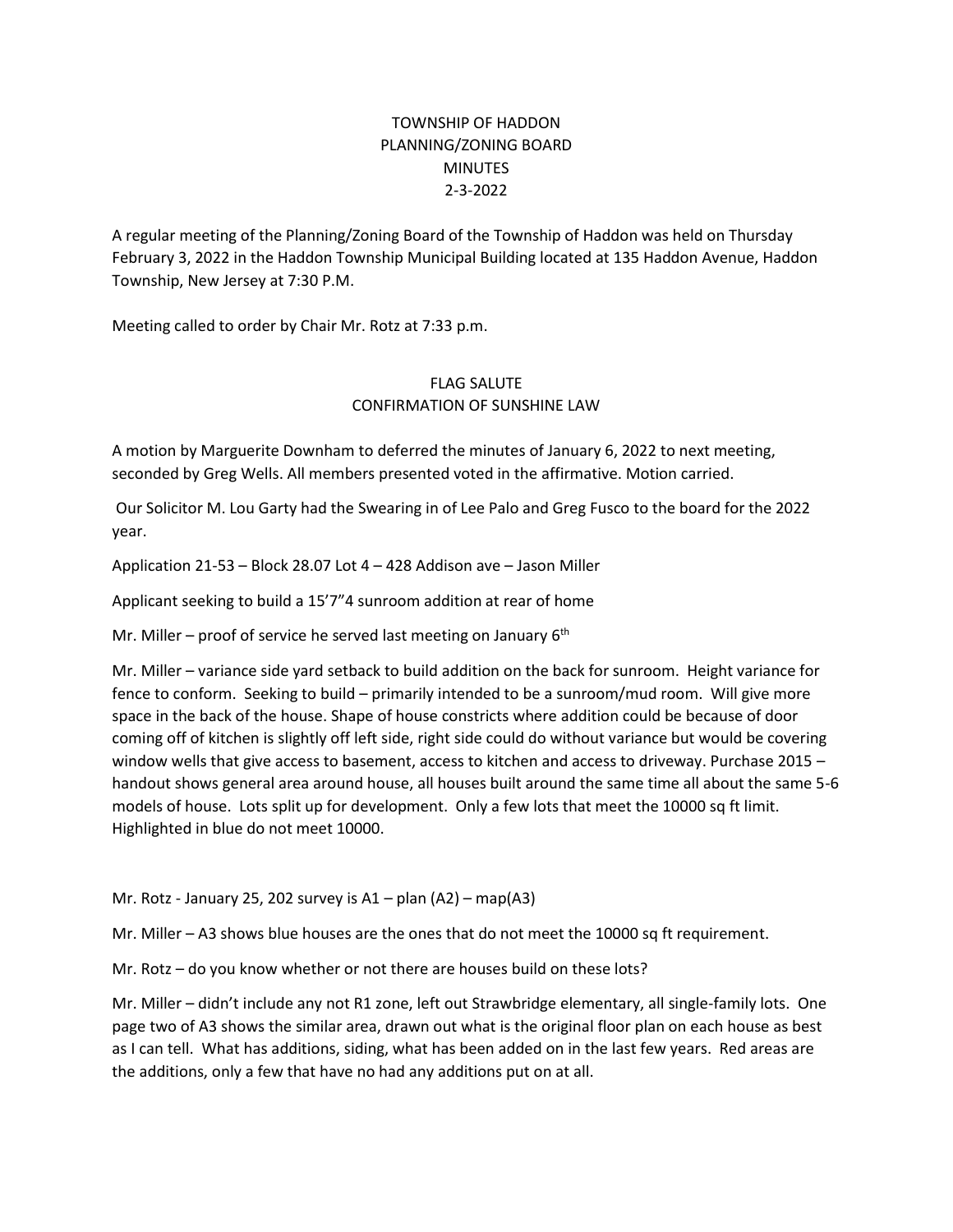Mr. Rotz – green and red squares for homes is A4 -rendering of homeowners estimate where additions have been added to homes on Addison Avenue. More of a compilation of information.

Mr. Miller – lots in area on master plan section for land use, consider modification to areas currently R1 it is not compatible with the area of the district. A lot of the lots in the area do not comply.

Mr. Rotz – are you testify that the plan was talking about the Strawbridge school area or assuming?

Mr. Miller – no. Other evidence for addition variances I have spoken to people in the neighborhood and they support.

Mrs. Downham – I drove by today front of house, left hand side it says on survey wood privacy fence, is that your fence?

Mr. Miller- I was getting to that next for fencing.

Mr. Calves – patio picture is the proposed sunroom going to cover where patio is?

Mr. Miller – existing patio comes out about 13 ft it will be further than that adds about 1.5 impervious coverage.

Mr. Miller- new survey shows side yard 5/09 addition will have setback of almost 7.9.

Mr. Rotz- total aggregate side yard is 16.1 less then what required. All variances are preexisting nonconforming

Mr. Miller- house bought 2015 -built back fence, sketch in handout shows conditions when we moved in, 5 types of fences surrounding the backyard, in the back chain link on one side, missing pieces, not secure. Extra barrier to keep dogs apart.

Mrs. Downham – picture show chain-link

Mr. Miller – yes that was the original fence.

Mrs. Downham – you put up 6 ft wood fence?

Mr. Miller – yes. 6 ft privacy style fence top be complete straight, back yard slopes.

Mr. Wells – fence on left is yours?

Mr. Miller – we helped put it up but it is on their property. Neighbors are always out, and we want to have the extra privacy. Last picture is shows kids visiting, we have chickens and they can fly so the fence will help with that and keep them in the yard.

Mr. Rotz – a 5 ft fence would solve problems?

Mr. Miller – well chickens can fly harder, and it is added security from neighbors.

Mr. Calves – neighbor behind to left has a 6 ft fence because they have a pool, right?

Mr. Miller – yes.

Mr. Calves – it would need to be 6 ft with neighbors' pool so it looks right.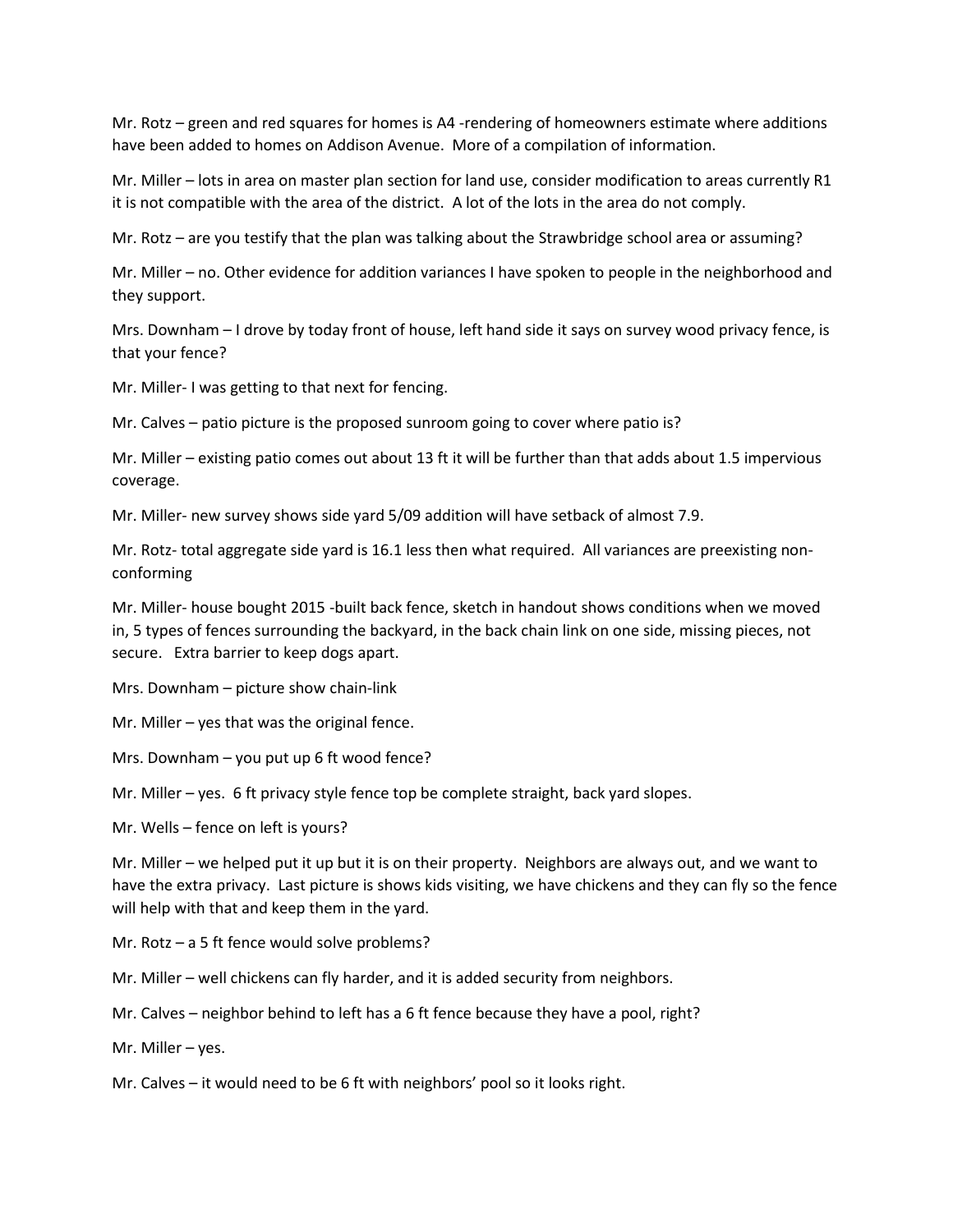Mr. Rotz – from our prospective as a board we have to look at your application as if there are no fences. You are asking to build a fence that does not meet the ordinance.

Mr. Calves – so on eon the right, wood scallop fence, is still there? Mr. Miller – yes

Mr. Calves – the one on the back left the wood shadow box also there when you moved in. SO that part that you replaced was the chain link to the right.

Mr. Buono – is there a preference for the owners of chickens to have a 6 ft fence?

Mr. Miller – chickens may run outside the coup, provided that a resident 18 or older I present at the time.

Mr. Wells – the 6 ft fence on left side is not on Mr. Millers property, it is not on his property. So are we even allowed to consider an ordinance for a 6 ft fence? It is just the one in the rear, right?

Mr. Rotz – which of these fences is on his property? Fence dir3ectly across, on yours or neighbors?

Mr. Wells – it is .89 off of his property line.

Mr. Rotz – can we give approval of this even though we don't have jurisdiction over that. We can't approve the fence.

Mr. Miller – the 2015 survey makes it look like fence is right on property line.

Mr. Rotz – when did you replace the fence?

Mr . Miller – 2017

Mr. Rotz – updated survey shows what it is now.

Mr. Wells – it is .19 ft into neighbor's yard.

Mr. Rotz – fence on back of property is less than 6 ft?

Mr. Miller – yes.

Mrs. Downham – on front of houses there is a gate on the right-hand side, that is 6 ft high.

Mr. Miller – yes. The only remaining of the original fence is the 3 ft on the left side. We have a pretty large kitty pool, I know you can get it for an inground license pool, if there is a reason to add it we use this pool every year and it would provide privacy.

Mrs. Garty – Photos A5, rendering of fences A6, 4 photos at the end are A7-A11

Mr. Wells – the neighbor to the left of this house, if they want to put on a conforming addition they now need to come before us because they have a 6 ft fence on their property?

Mrs. Garty – Yes.

Mr. Buono -so if I build a fence on me neighbors' property a 6t ft privacy it is not my problem?

Mr. Rotz – no it's not your property.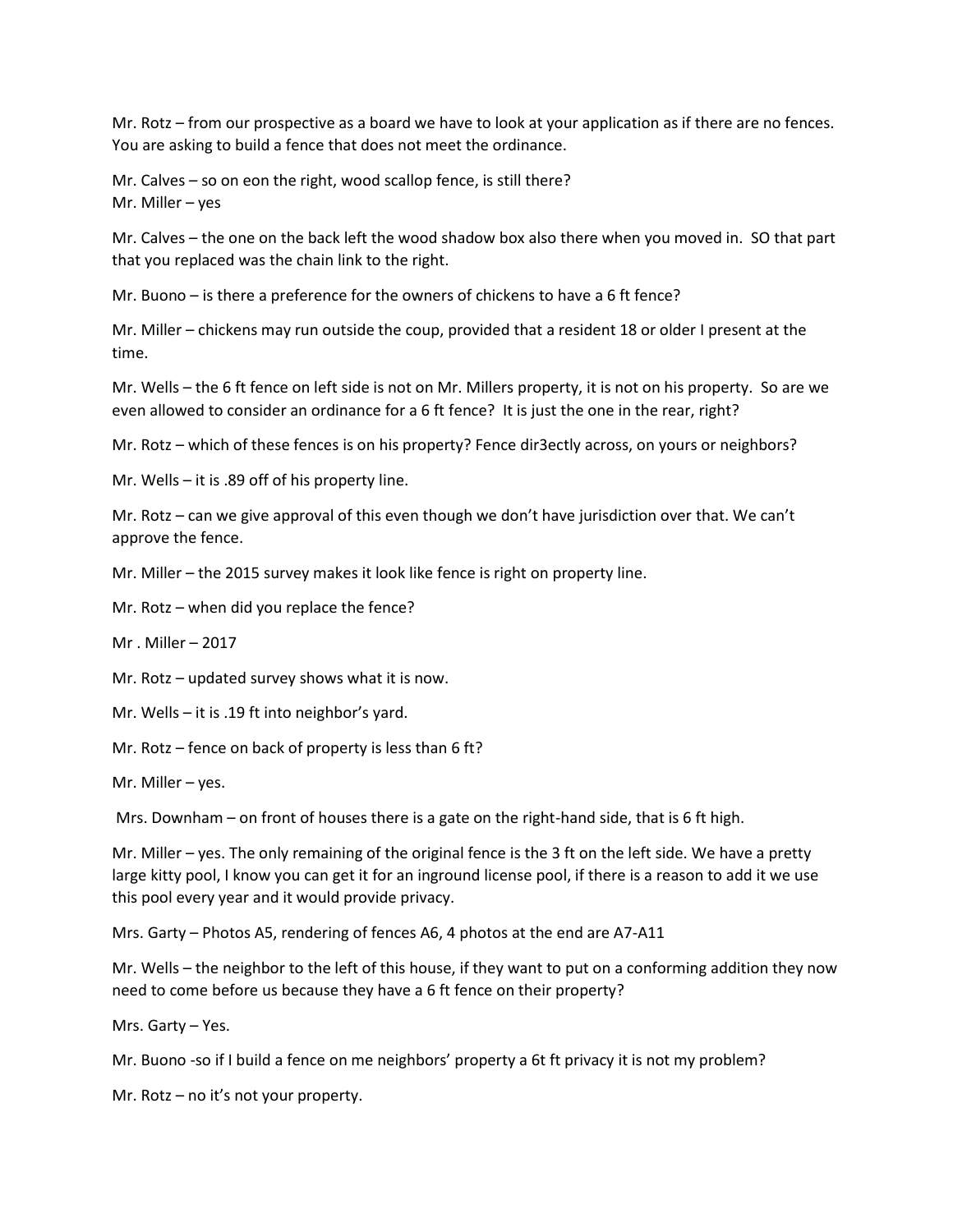Mr. Miller – neighbor was okay with the fence and knew about it.

Mrs. Downham – you put the fence up before on the planning board.

Mr. Miller – first thing I really looked at closely was the chicken ordinance because of the coup.

Mr. Rotz – variance front perpendicular gates that attach other parties' fences to the home, the rear and the rear and addition

Motion Mr. Calves Seconded Mr. Wells

Permitted to enlarge the footprint of the building, to add sunroom, will not change lot size.

Mr. Calves – inclined to approve fence, situation would be better with a fence of one height going around the property. Fences of various heights around property. Uniformity seems better and matches the neighborhood. Taking a messy situation and trying to make it more uniform. There would still be a 6 ft fence behind that one.

Motion to approve Mr. Calves, Seconded Mr. Stevenson

Mrs. Downham – I have a backyard with 4 different fences, had to live with a 3 ft fence for a while, finally to 4 ft. I had to deal with fence ordinance.

Mr. Wells – don't want to walk into the situation where people try to find a way to get around building. there is still a 5ft fence on one side of the yard so it would be different heights.

Mrs. Bergman – improvement of patch work that was there. Uncomfortable with coming in and begging for forgiveness ordinances are there.

Mr. Calves – we have to treat it as if none of those are there.

Mrs. Kirshner – is there anything in chicken ordinance, was there any address of a fence? If you have pool, you can go 6 ft but that's it.

Mr. Rotz – Nothing in there about being able to put up a 6 ft privacy fence.

Mr. Stevenson – location of fence 5 or 6 ft makes no difference, the setback from the street is what really makes a difference in a fence. Well over 50 ft back from front yard setback.

Mr. Buono – aren't they supposed to be x amount of feet away from the property.

Mr. Wells – 6 ft 4 inches off of house.

Mr. Palo – does chicken coup comply with the chicken ordinance.

Mr. Kirshner – he could do 6 in the front because the setback in enough but not on the side?

Mr. Rotz – only thing before us is the gate

Application approved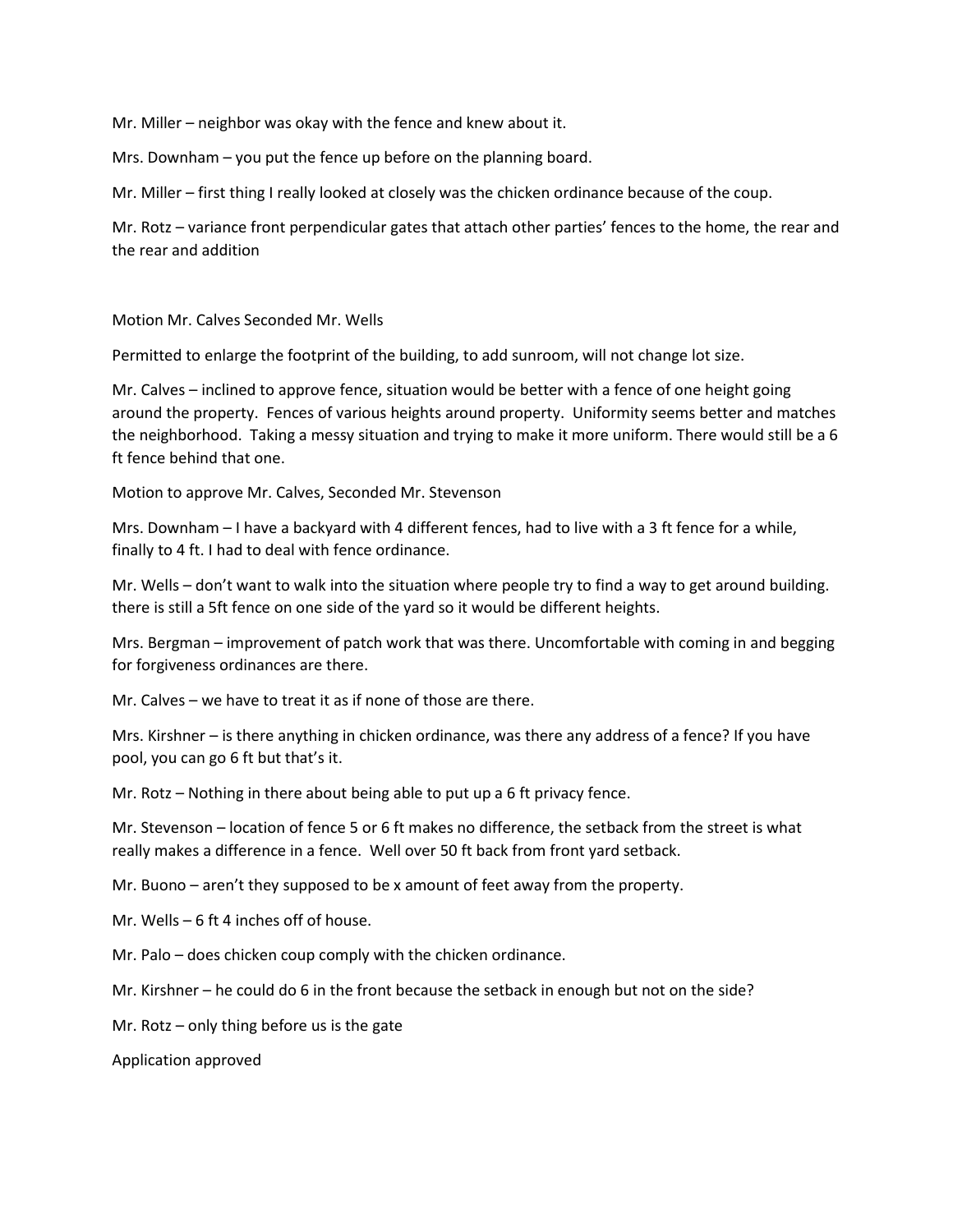21-56 – Block 21.08 Lot 12 & b13 – 25 Reeve Ave – The Haven Church

Mr. Ettison – application for two items – request for waiver of site plan and approval of signage. Survey attached to application and rendering of proposed sign that we plan to put up with board approval prepared by 'Sign Works'.

Pastor Scrimale – Sworn In

Mr. Kueny-Rongione of effective sign works – Sworn In

Mr. Ettison – do not want to change what is there. We want to put up a sign in the front, that says 'The Haven' current sign says 'True North'

Pastor Scrimale – went over history of the New Haven Church. Services are once a week on Saturday evenings, two employees maybe two days a week. Normal small deliveries, no big deliveries. May occasionally have a week night music rehearsal.

Survey A1 Rendering A2

Mr. Rotz – sign package is rendering A2 and Survey for A1.

Mr. Ettison – does this property fit you needs, have you made any changes to the exterior?

Pastor Scimale – church suites us fine, we do not want to make any changes other then putting up a new sign in the same location that the old sign was in.

Mrs. Garty – same size?

Pastor Scrimale – yes same size, just one letter less the old sign.

Mr. Rotz – according the packet you also want to put something on the front doors?

Mr. Buono – is there a sign there now?

Pastor Scrimale – yes, it is on the door now that says 'The Haven'

Mr. Ettison – the other sign the lettering on the door was put up so people would know

Mr. Wells – is that going to stay?

Pastor Scrimale – yes.

Mr. Rotz – that is considered a sign and you need to ask for permission to have it.

Mr. Kueny-Rongione – Works for Sign Works, sign consultant. Familiar with the building.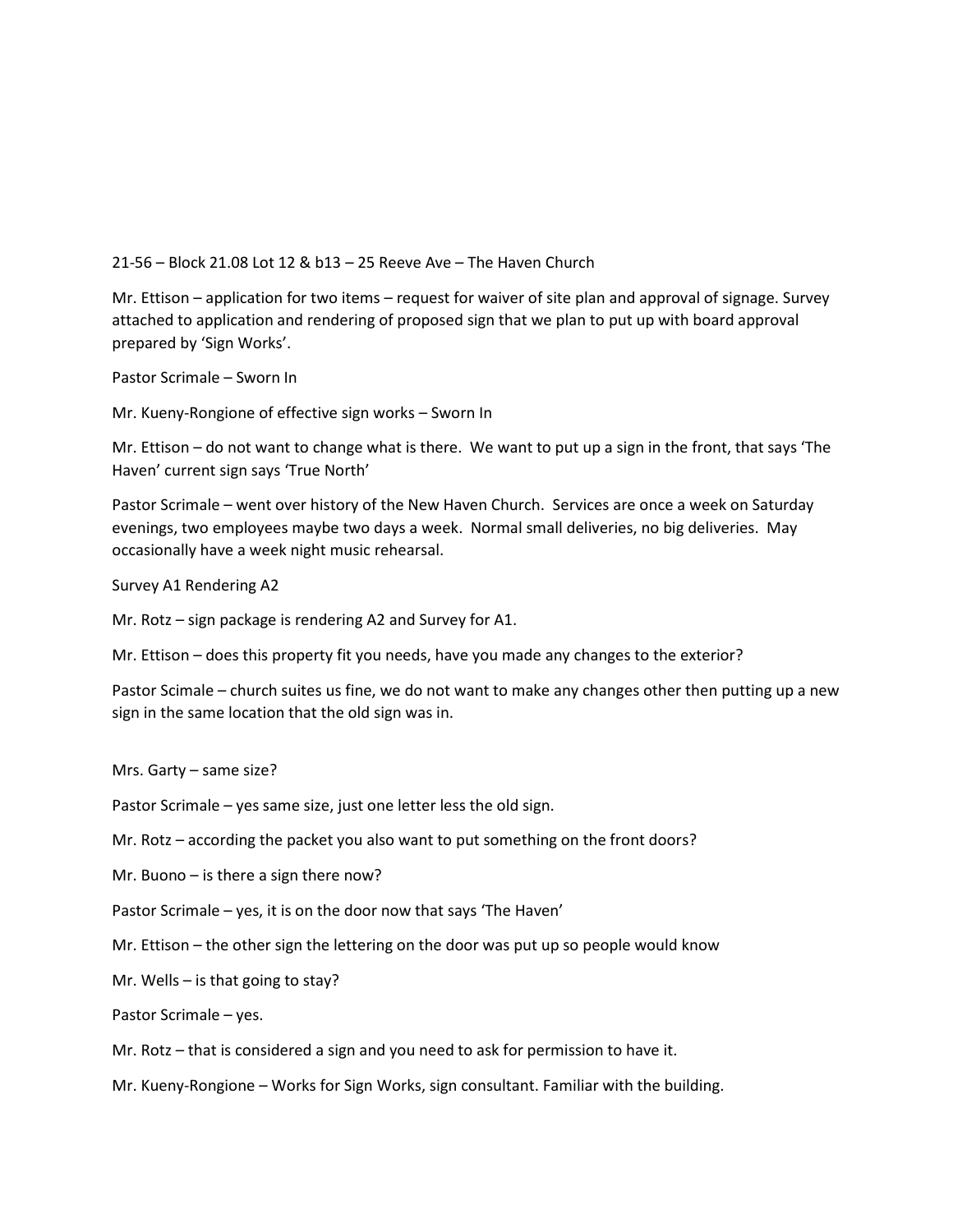Mr. Ettison – rendering was done by your firm?

Mr. Kueny-Rongione – Yes. The new sign which will read the Haven with logo as well is the same foot print and build, led and colors of the faces as the previous sign. Losing one letter. Sizing will remain the same, not additional surface area or lights. Sizing is in A2 Dimensions listed and photo of what was existing with True North signage. Logo with lettering compared to haven signage there is less surface area so less LED In sign.

Mr. Rotz – approx. 12.5 inches high?>

Mr. Kueny-Rongione – Correct. Vinyl on doors was replaced, can be easily removed. We plan to keep them there to display hours and website.

Mr. Linhart – live music, residents that live so close. Can you tell me the nature, how long the services? In terms of volume.

Mr. Scrimale – 20 -25 minutes, front end, we had people outside just to make sure that it is not too loud to test. We will abide by any noise ordinances.

Mr. Weisman – 28 Reeve – we bought house, rental it was always a church, want to make sure that the LED lights, if there is an ordinance with lights, I never got a complaint about it before just wanted to make sure what is going in now ill not impact them.

Mr. Kueny-Rongione – all illumination will be approved by the town. We have a sensor for the sign that will turn on when the sign goes down and off when the sun comes up. They are facing outwards, on A2 there is a side section detail. LED's are mounded to back of letters projecting outwards just as the True North sign was.

Mrs. Garty – is this the only lighting for the building?

Mr. Kueny-Rongione – No there is not.

Mr. Weisman – my tenants have never complained about the church.

Mr. Rotz – this board does not determine noise ordinance.

Motion to close public Mr. Wells, Seconded Mr. Buono

Mrs. Garty -summary attached in application, you comply with all other local or

Mr. Stevenson – all of these variances were approved for True North do they need to be there.

Mr. Rotz -0 sign ordinance requires if you are putting up a new sign you have to appear before the board

Motion to approve Mrs. Downham Seconded Mr. Wells.

approved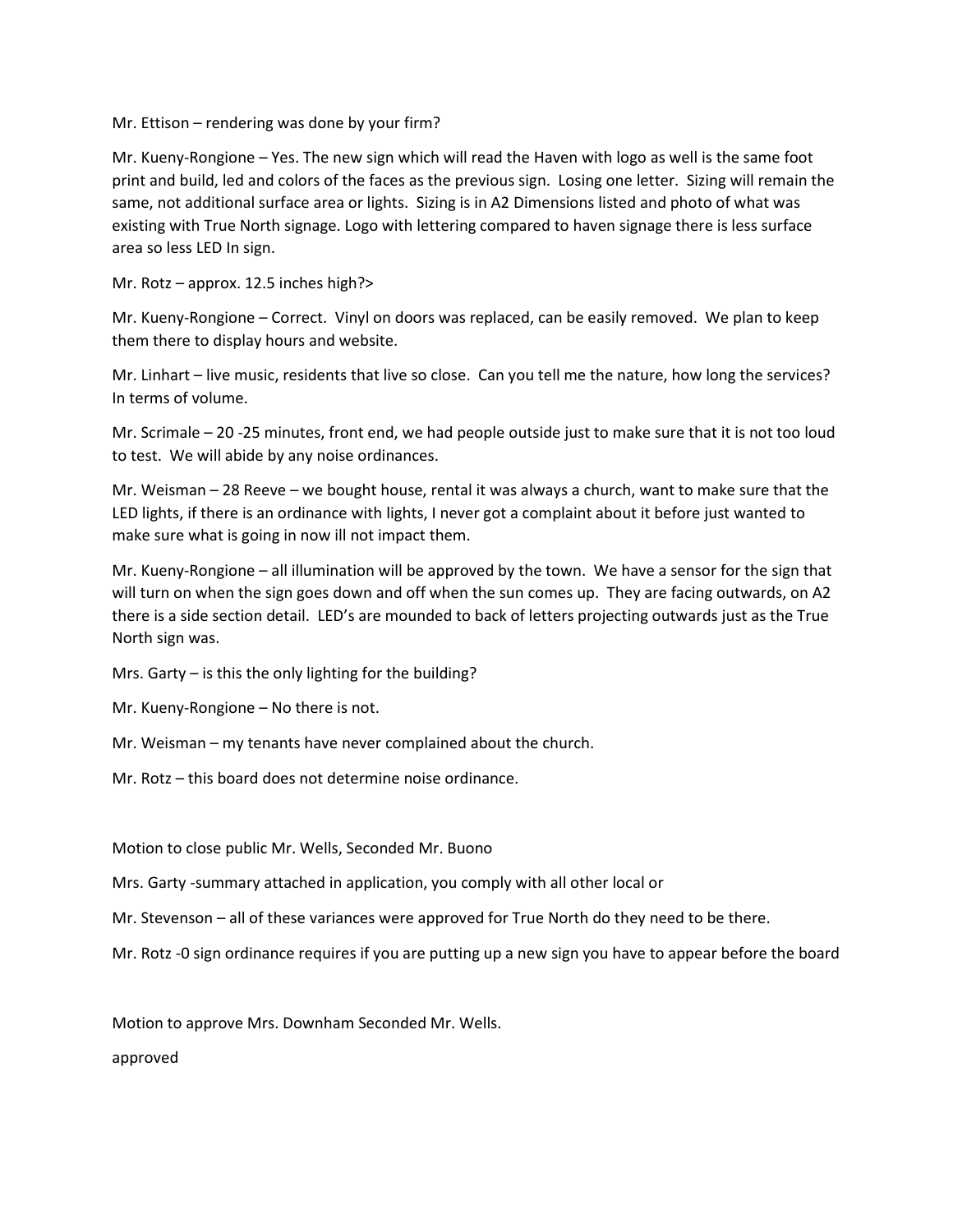22-06 – Block 19.07 Lot 10 – 201 Norwood – Robert Andrew

Mr. Andrew – first photo goes back 20 years that fence has been there since 2000 agreement between two owners. Second photo cleaned everything off, fence and tree gone, the last few photos are what is around town. We want a 4 ft fence so it would be 6 inches less.

Mr. Rotz – Survey December 26, 2021 A1 – fence appears to be 1 ft or less from property line.

Mr. Andrew – proposed 3 ft back from the sidewalk.

Mr. Rotz – is sidewalk on your property our outside of it?

Mr. Andrew – we are a foot in and the sidewalk belongs to the township.

Mr. Rotz – photo array oh homes in the neighborhood A3. Provide information in application regarding materials.

Mr. Andrew – rod iron look, aluminum, lighter and more cost effective. It will be a 4 ft fence.

Mr. Rotz – the 48 inches is measured how/

Mr. Andrew- #22 would be the bottom spear to the top rail is 4 ft, post would extend into the ground several feet.

Mr. Rotz -issue with site triangle with respect to the driveway.

Mr. Fusco – yes. You are constructing a 4 ft fence in the front, there shouldn't be anything grater then 4 inches on the site triangle. On this property a car could pull up to the garage and is required to back out. Typically, 335 to the left and right to make sure there are no obstructions. Driver's eye is almost up against the garage. Similar to the other photos that the applicant provided

Mr. Andrew – fence is basically seen through. You have about 9 ft before car is in the street to check foe traffic when pulling out.

Mr. Wells – there are pictures that you showed have the same situation as the applicant.

Mr. Fusco – yes.

Mr. Rotz – where would a fence that would not affect the site triangle have to be for it to be approved.

Mr. Fusco – difficult because there is a sidewalk involved with this property. Someone backing out with something in the drivers view, involving a pedestrian. That's why fences are not permitted in the front yard.

Mr. Rotz – but shrubbery is?

Mr. Fusco – if it came to the board the shrubbery would have to be trimmed to a certain way. Insurance companies would come out and it would get complicated.

Mrs. Downham – where you back out now you have a tree in view.

Mr. Andrew – trees on both sides.

Mrs. Downham motion to close public, Mr. Cales seconded.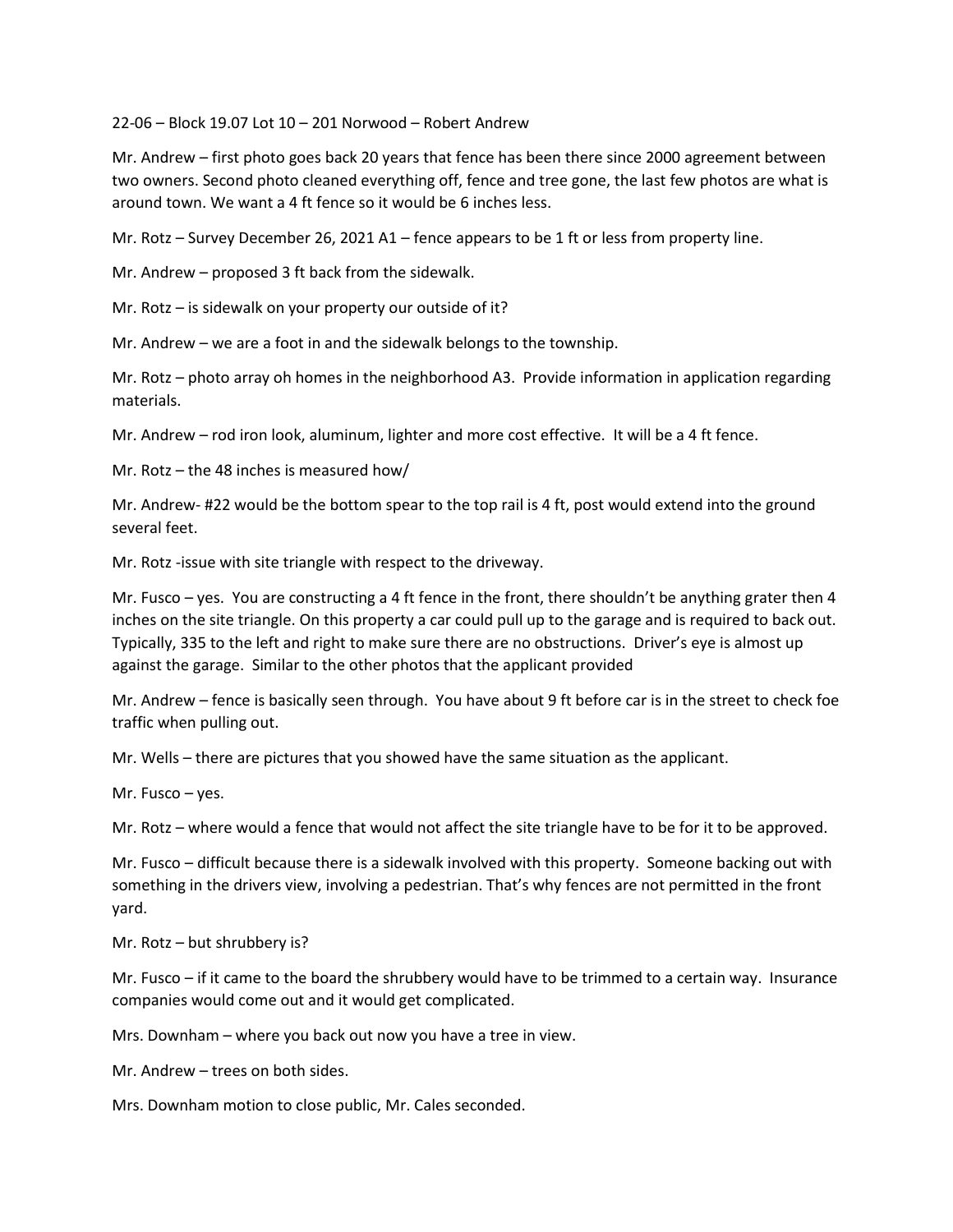Mr. Rotz – fence constructed consistent with design on A4, fence would be 3 ft from property line.

Mr. Linhart – application is for 3 ft setback not 6 ft.

Mr. Andrew – the survey in front of you is fresh so the spikes are set.

Mr. Fusco – 5 ft from drill hole

Mr. Rotz – 48 in fence 3 ft railing would com

Mr. Stevenson- If you are having higher then what is provided in the ordinance they should have to meet the front yard setback.

Mr. Rotz – as opposed to the 3 that he applied for.

Mr. Stevenson – when town has been in trouble, it has been because we disregarded the advice of professional services

Mrs. Garty – the borough could be sued for many things, inspection immunity.

Mr. Stevenson – engineer is recommending not to put something in the sign triangle so are we disregarding that?

Mr. Linhart – how far back would it need to be to be out of the sight triangle.

Mr. Fusco – it is 30 inches high according to the guidelines. It is the same situation from Briarwood and West Park Blvd. with the fence. Property owner had to cut it back again.

Mr. Calves – regarding liability not an issue for the board but the township is only liable for something on pubic property. It would be up to the homeowner.

Mr. Buono- the traffic on Westmont and Norwood does not compare to Cuthbert and crystal lake.

A motion by Joe Buono to approve application 22-06 – 201 Norwood Ave as presented, seconded by Jose Calves. 9 members present voted in the affirmative. Motion carried.

Resolution:

A motion by Greg to approve resolution for 315 Crestwood Ave, seconded by Joe Buono. 6 members present voted in the affirmative. 3 abstain (Renee Bergman, Jose Calves, Meredith Kirschner) Motion carried.

A motion by Marguerite Downham to approve resolution for 224 Burrwood Ave, seconded by Joe Buono. 5 members voted in the affirmative, o- no votes 4 abstained (Meredith Kirschner, Renee Bergman, Jose Calves, Commissioner Linhart.) Motion carried.

A motion by Greg Wells to approve Resolution for 103 Virginia Avenue, seconded by Marguerite Downham. 8 members voted in the affirmative 0- no vote 1 abstain (Jose calves) Motion carried.